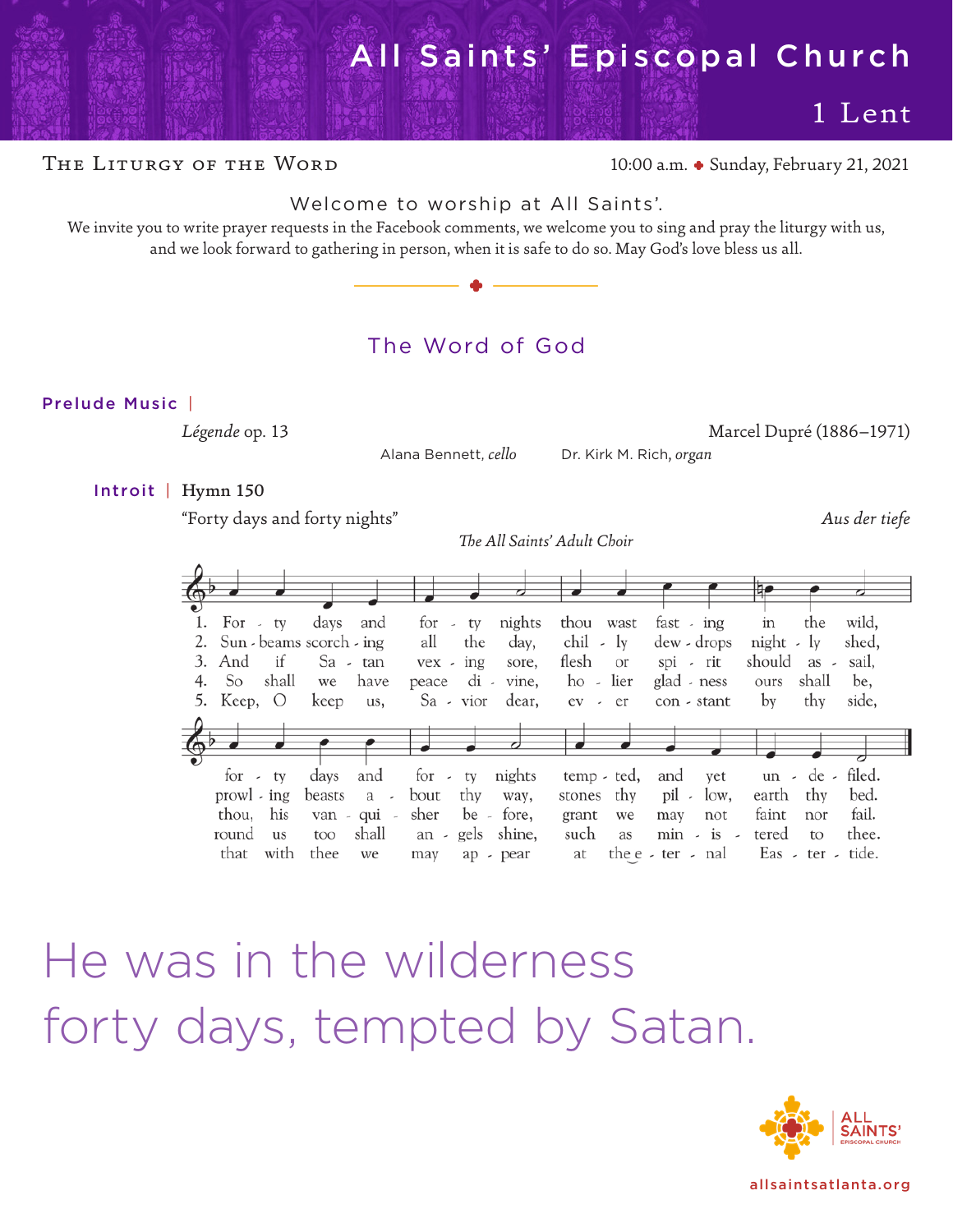# Opening Sentences |

|           | Officiant Lord have mercy. |
|-----------|----------------------------|
| People    | Christ have mercy.         |
| Officiant | Lord have mercy.           |
|           | Let us pray.               |

Almighty God, whose blessed Son was led by the Spirit to be tempted by Satan: Come quickly to help us who are assaulted by many temptations; and, as you know the weaknesses of each of us, let each one find you mighty to save; through Jesus Christ your Son our Lord, who lives and reigns with you and the Holy Spirit, one God, now and for ever. Amen.

# Confession and Absolution |

| Officiant | If we say we have no sin,                                          |
|-----------|--------------------------------------------------------------------|
| People    | we deceive ourselves, and the truth is not in us;                  |
| Officiant | but if we confess our sins,                                        |
| People    | God who is faithful and just, will forgive our sins and cleanse us |
|           | from all unrighteousness.                                          |
| Officiant | Let us confess our sins against God and our neighbor.              |

# *Officiant and People*

Most merciful God, we confess that we have sinned against you in thought, word, and deed, by what we have done, and by what we have left undone. We have not loved you with our whole heart; we have not loved our neighbors as ourselves. We are truly sorry and we humbly repent. For the sake of your Son Jesus Christ, have mercy on us and forgive us; that we may delight in your will, and walk in your ways, to the glory of your Name. Amen.

*Officiant* Almighty God have mercy on you, forgive you all your sins through our Lord Jesus Christ, strengthen you in all goodness, and by the power of the Holy Spirit keep you in eternal life. Amen.

# The Invitatory and Psalm |

| Reader | Lord, open our lips. |  |
|--------|----------------------|--|
|--------|----------------------|--|

People And our mouth shall proclaim your praise. Glory to the Father, and to the Son, and to the Holy Spirit, as it was in the beginning, is now and will be forever. Amen.

# Psalm | 25:1–9

| Reader | To you, O God, I lift up my soul; my God, I put my trust in you;             |
|--------|------------------------------------------------------------------------------|
| People | let me not be humiliated, nor let my enemies triumph over me.                |
| Reader | Let none who look to you be put to shame;                                    |
| People | let the treacherous be disappointed in their schemes.                        |
| Reader | Show me your ways, O God,                                                    |
| People | and teach me your paths.                                                     |
| Reader | Lead me in your truth and teach me,                                          |
| People | for you are the God of my salvation; in you have I trusted all the day long. |
| Reader | Remember, O God, your compassion and love,                                   |
| People | for they are from everlasting.                                               |
|        |                                                                              |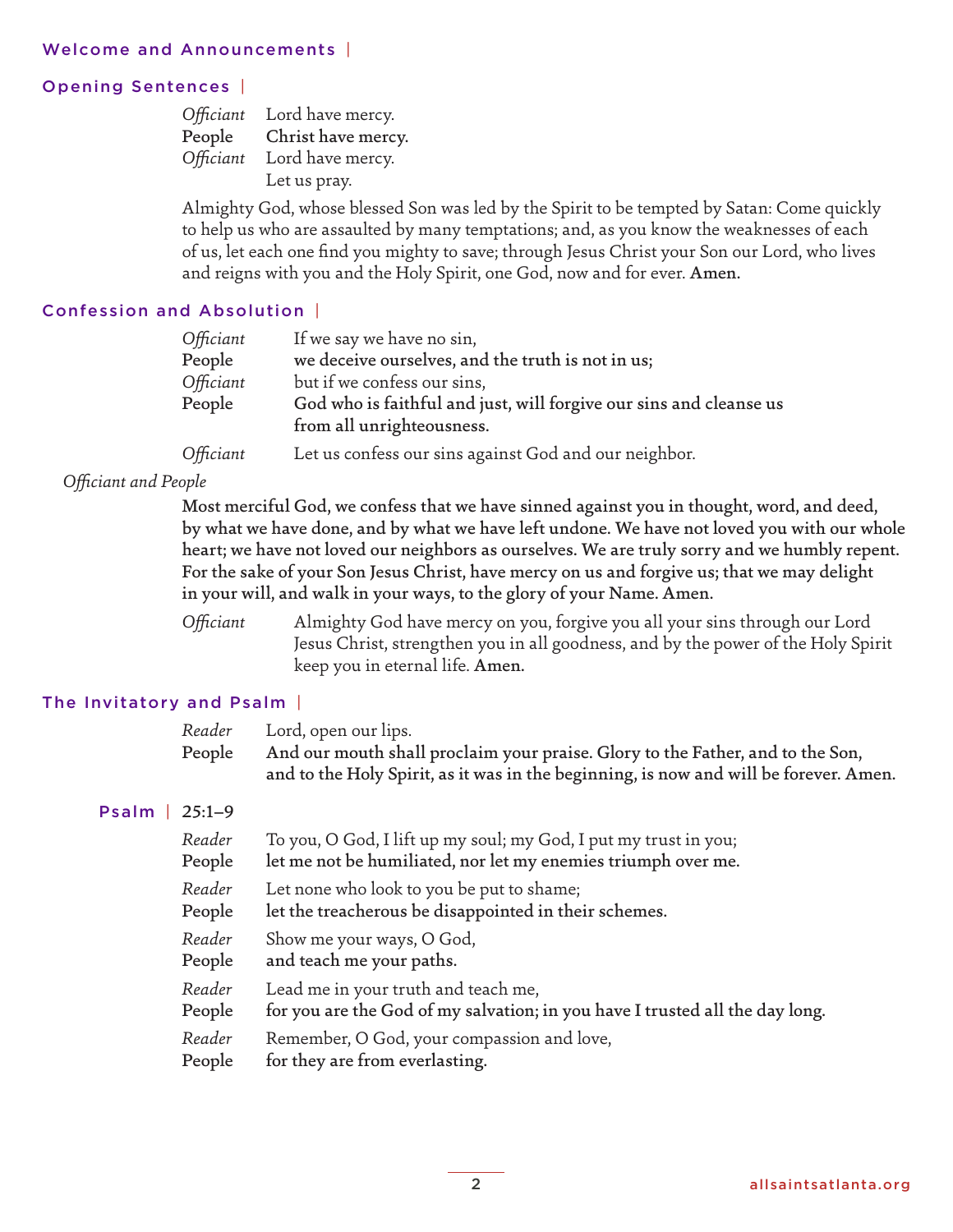*Reader* Remember not the sins of my youth and my transgressions; People remember me according to your love and for the sake of your goodness, O God. *Reader* Gracious and upright are you; People therefore you teach sinners in your way. *Reader* You guide the humble in doing right People and teach your way to the lowly. *Reader* All your paths are love and faithfulness People to those who keep your covenant and your testimonies. *Reader and People* Glory to the Father, and to the Son, and to the Holy Spirit, as it was in the beginning,

#### The First Lesson | Genesis 9:8-17 Missi McMorries | Missi McMorries | Missi McMorries | Missi McMorries | Missi McMorries | Missi McMorries | Missi McMorries | Missi McMorries | Missi McMorries | Missi McMorries | Missi Mc

God said to Noah and to his sons with him, "As for me, I am establishing my covenant with you and your descendants after you, and with every living creature that is with you, the birds, the domestic animals, and every animal of the earth with you, as many as came out of the ark. I establish my covenant with you, that never again shall all flesh be cut off by the waters of a flood, and never again shall there be a flood to destroy the earth." God said, "This is the sign of the covenant that I make between me and you and every living creature that is with you, for all future generations: I have set my bow in the clouds, and it shall

| Reader | The word of the Lord. |
|--------|-----------------------|
| People | Thanks be to God.     |

is now and will be forever. Amen.

### The Second Lesson | 1 Peter 3:18–22 Missi McMorries

Christ also suffered for sins once for all, the righteous for the unrighteous, in order to bring you to God. He was put to death in the flesh, but made alive in the spirit, in which also he went and made a proclamation to the spirits in prison, who in former times did not obey, when God waited patiently in the days of Noah, during the building

*Reader* The word of the Lord. People Thanks be to God.

be a sign of the covenant between me and the earth. When I bring clouds over the earth and the bow is seen in the clouds, I will remember my covenant that is between me and you and every living creature of all flesh; and the waters shall never again become a flood to destroy all flesh. When the bow is in the clouds, I will see it and remember the everlasting covenant between God and every living creature of all flesh that is on the earth." God said to Noah, "This is the sign of the covenant that I have established between me and all flesh that is on the earth."

of the ark, in which a few, that is, eight persons, were saved through water. And baptism, which this prefigured, now saves you-- not as a removal of dirt from the body, but as an appeal to God for a good conscience, through the resurrection of Jesus Christ, who has gone into heaven and is at the right hand of God, with angels, authorities, and powers made subject to him.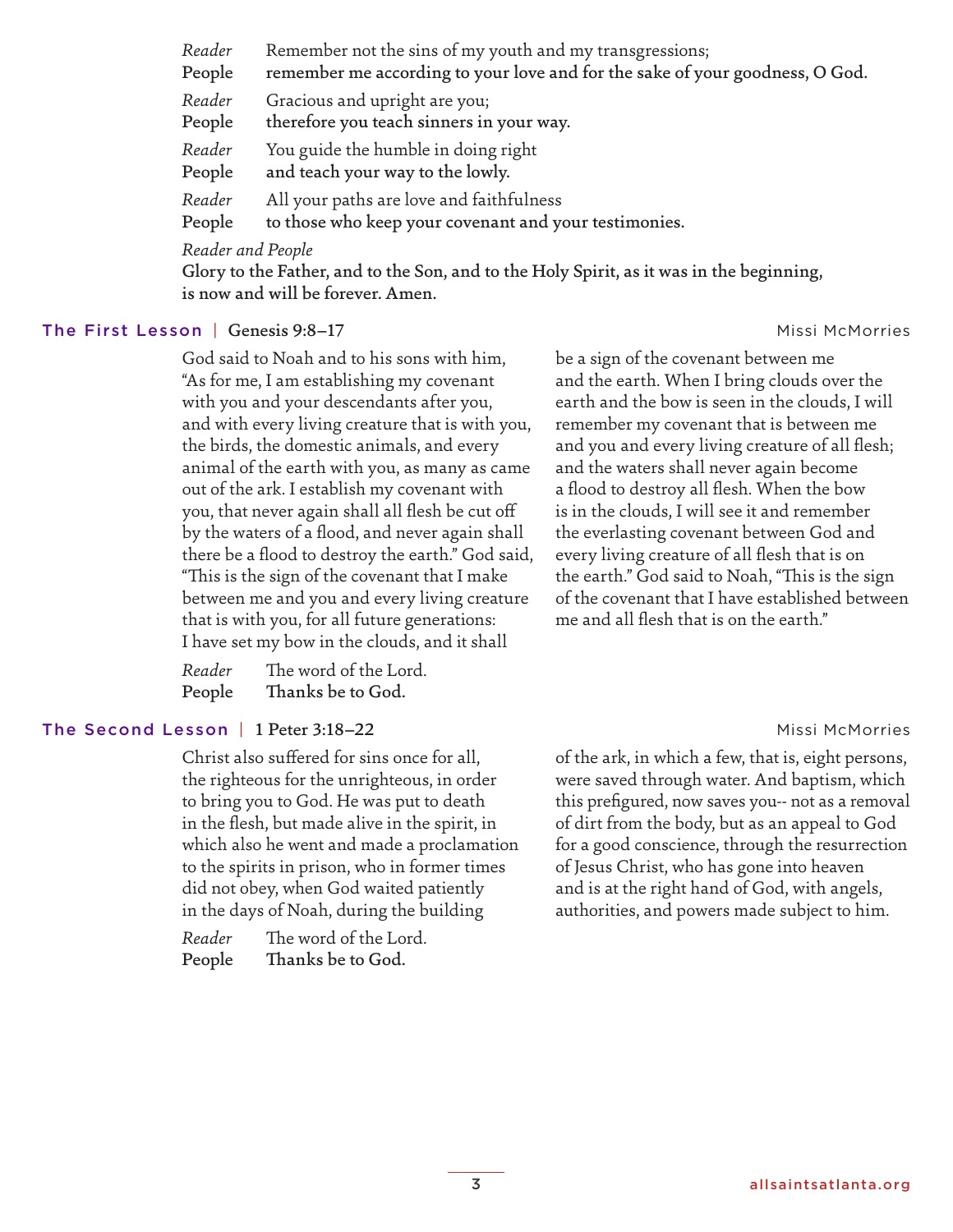# Hymn Meditation | 641



# The Gospel | Mark 1:9-15

*Reader* A reading from the Gospel of Mark.

In those days Jesus came from Nazareth of Galilee and was baptized by John in the Jordan. And just as he was coming up out of the water, he saw the heavens torn apart and the Spirit descending like a dove on him. And a voice came from heaven, "You are my Son, the Beloved; with you I am well pleased."

the wilderness. He was in the wilderness forty days, tempted by Satan; and he was with the wild beasts; and the angels waited on him.

Now after John was arrested, Jesus came to Galilee, proclaiming the good news of God, and saying, "The time is fulfilled, and the kingdom of God has come near; repent, and believe in the good news."

And the Spirit immediately drove him out into

| Reader | The word of the Lord. |
|--------|-----------------------|
| People | Thanks be to God.     |

# The Lord's Prayer | National Pacini Pacini Pacini Pacini Pacini Pacini Pacini Pacini Pacini Pacini Pacini Pacini

| Intercessor<br>People | The Lord be with you.<br>And also with you.                                                                                                                                                                                                                                                                                                                                                                         |
|-----------------------|---------------------------------------------------------------------------------------------------------------------------------------------------------------------------------------------------------------------------------------------------------------------------------------------------------------------------------------------------------------------------------------------------------------------|
| Intercessor           | Let us pray.                                                                                                                                                                                                                                                                                                                                                                                                        |
|                       | Our Father, who art in heaven,<br>hallowed be thy Name,<br>thy kingdom come, thy will be done,<br>on earth as it is in heaven.<br>Give us this day our daily bread.<br>And forgive us our trespasses,<br>as we forgive those<br>who trespass against us.<br>And lead us not into temptation,<br>but deliver us from evil.<br>For thine is the kingdom,<br>and the power, and the glory,<br>for ever and ever. Amen. |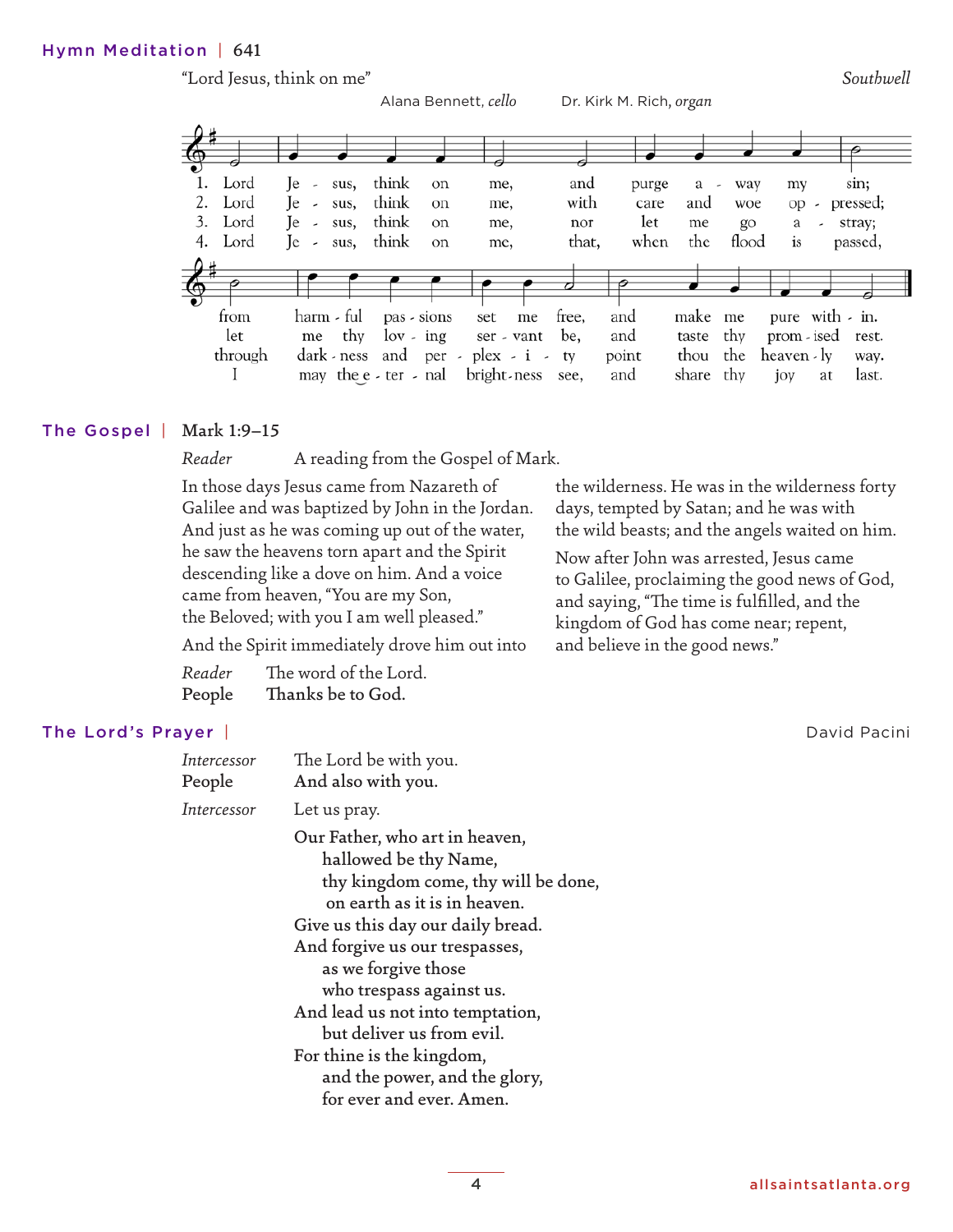# Prayers of the People | National Pacini Prayers of the People | National Pacini Pacini Pacini Pacini Pacini Pacini

| Intercessor           | In peace, we pray to you, Lord God.<br>For all people in their daily life and work;                                                                                                                                                                                                                                                                                                                                                           |
|-----------------------|-----------------------------------------------------------------------------------------------------------------------------------------------------------------------------------------------------------------------------------------------------------------------------------------------------------------------------------------------------------------------------------------------------------------------------------------------|
| People                | For our families, friends, and neighbors, and for those who are alone.                                                                                                                                                                                                                                                                                                                                                                        |
| Intercessor<br>People | For this community, the nation, and the world;<br>For all who work for justice, freedom, and peace.                                                                                                                                                                                                                                                                                                                                           |
| Intercessor<br>People | For the just and proper use of your creation;<br>For the victims of hunger, fear, injustice, and oppression.                                                                                                                                                                                                                                                                                                                                  |
| Intercessor<br>People | For all who are in danger, sorrow, or any kind of trouble;<br>For those who minister to the sick, the friendless, and the needy.                                                                                                                                                                                                                                                                                                              |
| Intercessor<br>People | For the peace and unity of the Church of God;<br>For all who proclaim the Gospel, and all who seek the Truth.                                                                                                                                                                                                                                                                                                                                 |
| Intercessor           | In the Anglican Communion, we pray for The Anglican Communion in Japan,<br>in our Diocese we pray for the people and clergy of St. Elizabeth's in Dahlonega,<br>and in our parish we pray O God, after the birth of Jesus he fled to a strange<br>land seeking refuge, so we ask your blessing upon all those who make peace<br>and welcome the stranger through our refugee ministries; and giving thanks<br>for their generosity of spirit. |
| People                | For all who serve God in his Church.                                                                                                                                                                                                                                                                                                                                                                                                          |
| Intercessor           | For the special needs and concerns of this congregation. (The names of those<br>who are ill will be read aloud.) Hear us, Lord;                                                                                                                                                                                                                                                                                                               |
| People                | For your mercy is great.                                                                                                                                                                                                                                                                                                                                                                                                                      |
| Intercessor           | We thank you, Lord, for all the blessings of this life. (When there is a new birth<br>in parish the intercessor adds: 'especially for the birth of $N$ .')<br>We will exalt you, O God our King;                                                                                                                                                                                                                                              |
| People                | And praise your Name for ever and ever.                                                                                                                                                                                                                                                                                                                                                                                                       |
| Intercessor           | We pray for all who have died, that they may have a place in your eternal<br>kingdom. (The names of those who have died will be read aloud.)<br>Lord, let your loving-kindness be upon them;                                                                                                                                                                                                                                                  |
| People                | Who put their trust in you.                                                                                                                                                                                                                                                                                                                                                                                                                   |

# Concluding Collect |

Lord, hear the prayers of your people; and what we have asked faithfully, grant that we may obtain effectually, to the glory of your Name; through Jesus Christ our Lord. Amen.

| Intercessor | Let us bless the Lord. |
|-------------|------------------------|
| People      | Thanks be to God.      |

Sermon | The Rev. Dr. Simon J. Mainwaring

*A period of silent prayer follows the sermon.*

# Musical Meditation |

IV. Allegretto

Partita for Cello, op. 31 Ahmet Adnan Saygun (1907–1991)

Alana Bennett, *cello*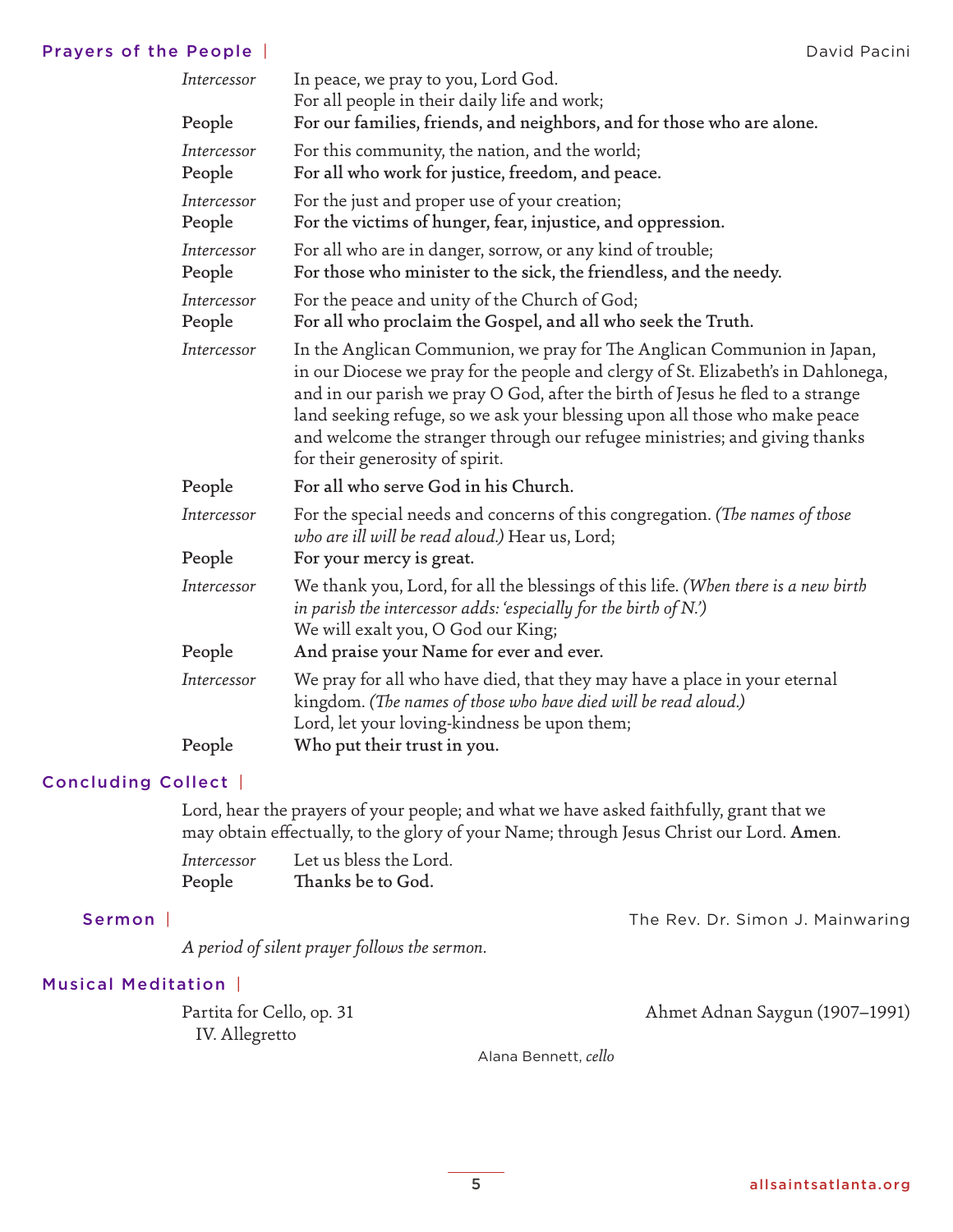Blessing | Let us bow down before the Lord.

 Keep this your family, Lord, with your never-failing mercy, that relying solely on the help of your heavenly grace, we may be upheld by your divine protection; through Christ our Lord. Amen.

Dismissal | *Officiant* Go in peace to love and serve the Lord. People Thanks be to God.

# Closing Hymn | 143

"The glory of these forty days" *Erhalt uns, Herr*



Dr. Kirk M. Rich, *organ*

Voluntary | Ciaconna in E Minor BuxWV 160 Dieterich Buxtehude (c. 1637/39–1707)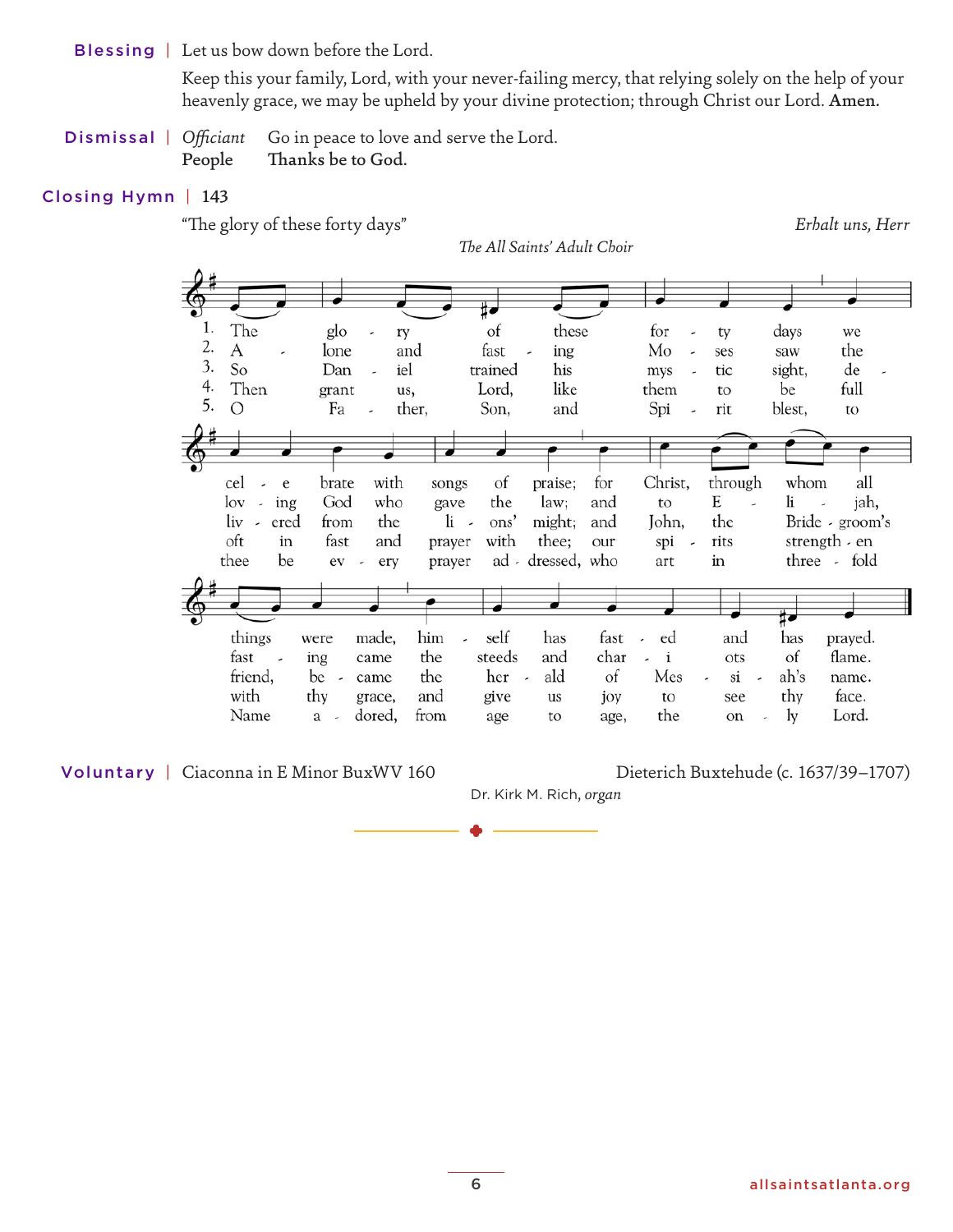# Worship Notes

# [The Worship Committee and staff welcome your feedback; please email](mailto:worship@allsaintsatlanta.org) worship@allsaintsatlanta.org.

# Music for Sunday, February 21, 2021

**Partita for Cello**, op 31, Ahmet Adnan Saygun (1907-1991), © 1960 Southern Music Publishing Co.; **The glory of these forty days**, Words: Latin, 6th cent.; tr. Maurice F. Bell (1862-1947), alt.; Music: *Erhalt uns, Herr*, melody from *Geistliche Leider*, 1543; harm. Johann Sebastian Bach (1685-1750), Copyright: Words: By permission of Oxford University Press.

Permission to print and stream music in this service obtained from ONE LICENSE, License # A-712666 All rights reserved and Christian Copyright Solutions License 13154

# In Our Prayers

In our Anglican Cycle of Prayer, we pray for The Anglican Communion in Japan.

In our diocese, we pray for St. Elizabeth's in Dahlonega.

In our parish cycle of prayers, we pray for All Saints' Refugee Ministries.

# Thanksgiving and Memorials

The sanctuary candle and altar flowers are given to the glory of God.

# Announcements

### We want you to have the Most Up-to-Date Information

Things are changing quickly during this pandemic. For the most current announcements on upcoming events, service opportunities, and worship services, please visit allsaintsatlanta.org/news-and-publications. ly during this pandemic. For the motographs are not all that a component and worship at lanta.org/news-and-puble rebsite for the latest news and answelling our COVID-19 policies and proposition and state and proposition of

Please continue to monitor our website for the latest news and answers to frequently asked questions regarding our COVID-19 policies and protocols: allsaintsatlanta.org/covid-19.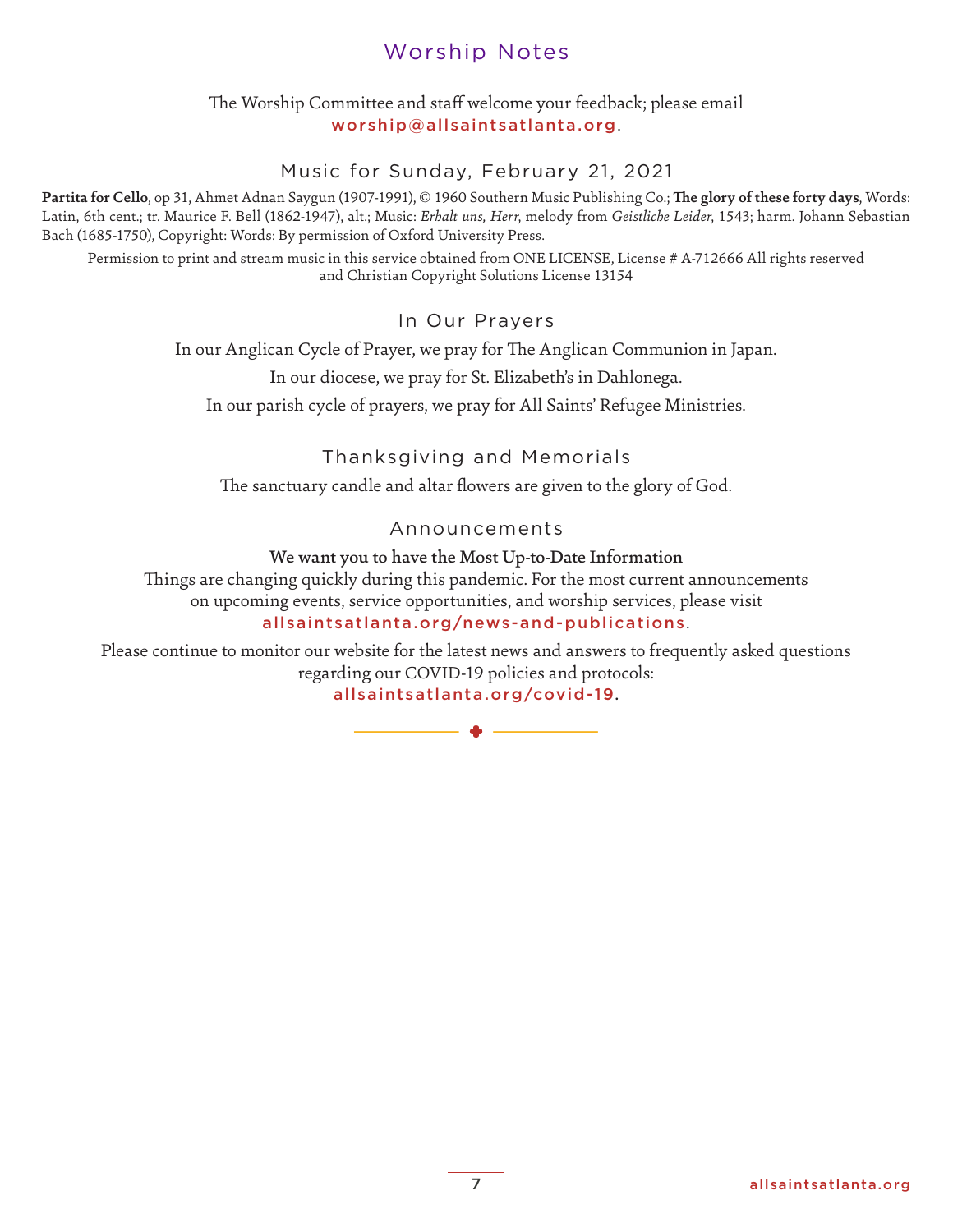# Prayer List

Those who are ill | Kris Birkness Martha Daugherty Mary Gordon Belinda Skelton Meyer Jim Curtis, *friend of the parish* Jim Hans, *friend of Sarah Stewart* Jamie Hartzog, *sister of Lynne Bryant* Margaret Perrin, *friend of Ann Clegg* Robert and Annette Reddick, *brother and sister-in-law of Maurice Reddick* All who are suffering from COVID-19

Those to have surgery | Bob Tick

Those recovering from illness or surgery | Lisa Angert Morris

# Those who have died | Hal Ainsworth Phillip Jeffrey Cherry Emilie Marchant Bottiggi, *sister of Elisabeth Marchant* Karen Elaine Stalans Burchell, *friend of Zack Nyein* Christine Clanton, *grandmother of Jeffrey Clanton* Michael Hulshof-Schmidt, *friend of Lynn, Charles and Sarah Wright* Nicholas Jones, *father of Tyrone Jones* Ken Leadingham, *friend of Lynne Holley* John Mmahat, *father of Honey Mathes* Nancy Keith McKinney, *aunt of Shannon Keith* Des Mitchell, *friend of the parish* Maxine Ober, *grandmother of Ryan Furlough* Cecil Collins Scanlan, *friend of Spurgeon and Judy Hays* William Schroder, *father of Susie Hare* Don Voyles, *friend of David and Denni Moss* All who have died from COVID-19

#### New babies |

Reeve Inman Dyson, *granddaughter of Suzanne Inman*

# Birthdays this Week

# Sun | Feb 21

Matthew Bailey Beth Frilingos Sally Hansen Emma Pattison Liam Richeson Josh Rogers Anna Shuford Margaret Smith-Waddell Winston Weinmann Becky Williams

#### Mon | Feb 22

Katherine Aiken Sewell Avant Doug Bragg Charley Brickley Nicole Carter

Earl Goodrich, III Jessica Lavandier Tate Longanecker-Ottley William Murphy, Jr. Sharon Solomon Mary Jo Walker

#### Tues | Feb 23

Emery Davis Bowen Eagleson James Lowry Danicka Pinkston-Pope Michele Rusin Jarmo Salminen Don Thompson Keith Warren Michael Waterson M.J. Watson, Jr.

Wed | Feb 24

Anne Henn Alec Rogers Daniel Vroon

#### Thur | Feb 25

Elizabeth Allan Brooks Brisendine Parker Carpenter Giles Geddes Aubry Martin Julian May McClendon May Lee Walter Adam Webb

#### Fri | Feb 26

Webb Armentrout Lyn Asbill Brian Barefield James Brown Matt Miller Merideth Rodgers Rich Winters

# Sat | Feb 27

Karen Bond Janice Hay Bobbo Jetmundsen Leann Moura Leslie Tyrone Max Wallace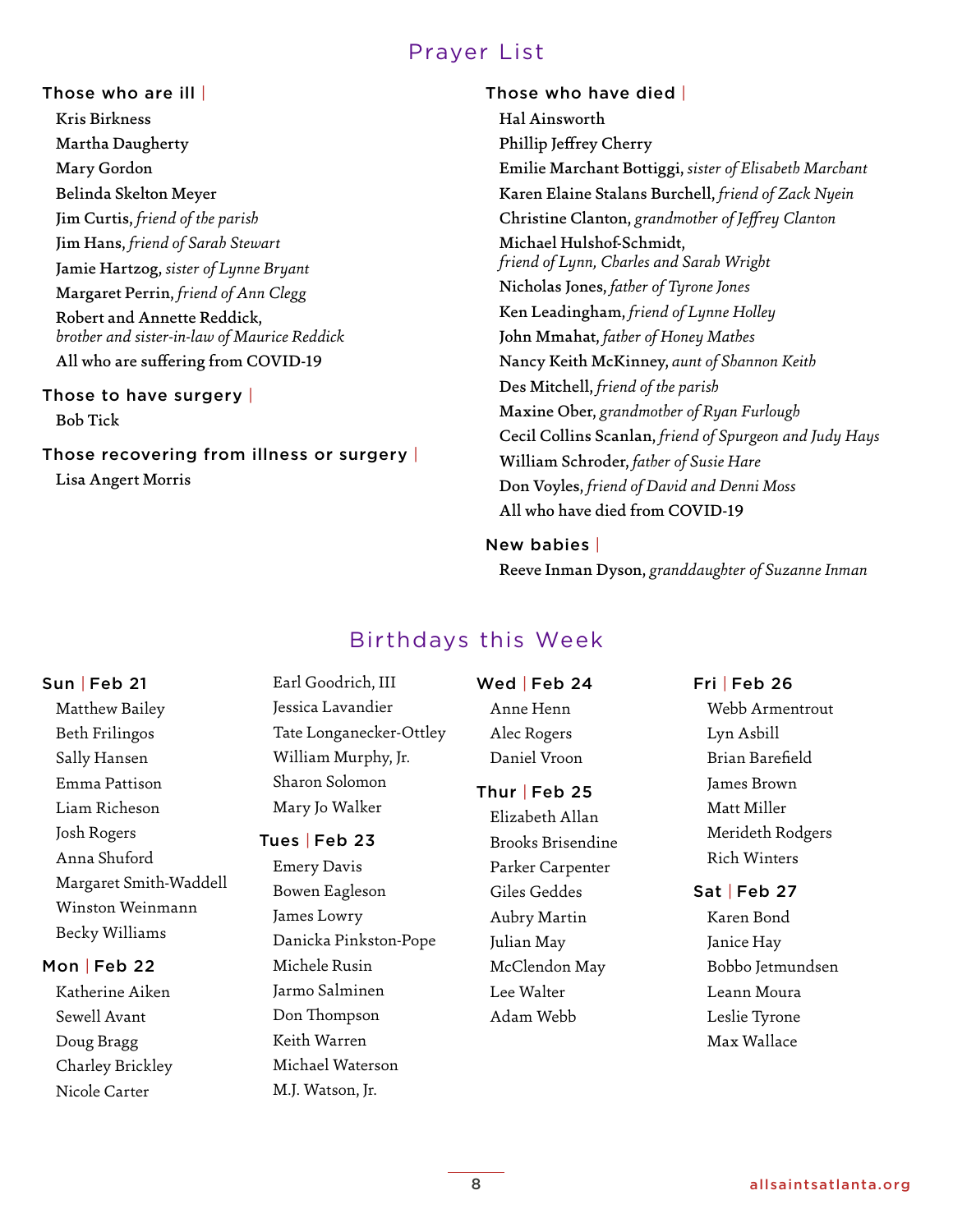Pray, reflect, and mark each day in Lent with fellow saints, sharing virtual reflections that point us to the bread from heaven with which God has been nourishing us all in these pandemic times. Sign up to receive these video messages by email or explore each daily offering on our website.



# All Saints' 2021 [Lenten Reflections Calendar](https://allsaintsatlanta.org/2021-lenten-meditations/)

allsaintsatlanta.org/2021-lenten-meditations

# Faith in the City: [Equity and Education](https://allsaintsatlanta.org/event/1950127-2021-02-28-faith-in-the-city-education-and-equity/)

with Dr. Beverly Tatum

Join the Revs. Simon Mainwaring and Natosha Reid Rice and special guest Dr. Beverly Tatum for our next Faith in the City, when we'll discuss equity and education.

# Sunday, February 28, 9:00-9:45 a.m., on Facebook and Vimeo

*For more information, contact The Rev. Dr. Simon Mainwaring at smainwaring@allsaintsatlanta.org.*



Jesus as a Radical Revolutionary: Thursday, March 4, 7:00-8:00 p.m. Virtual Brunch and Bible: Sunday, March 14, 11:00 a.m.-12:00 p.m. Saints Untapped: Thursday, March 18, 7:00-8:00 p.m.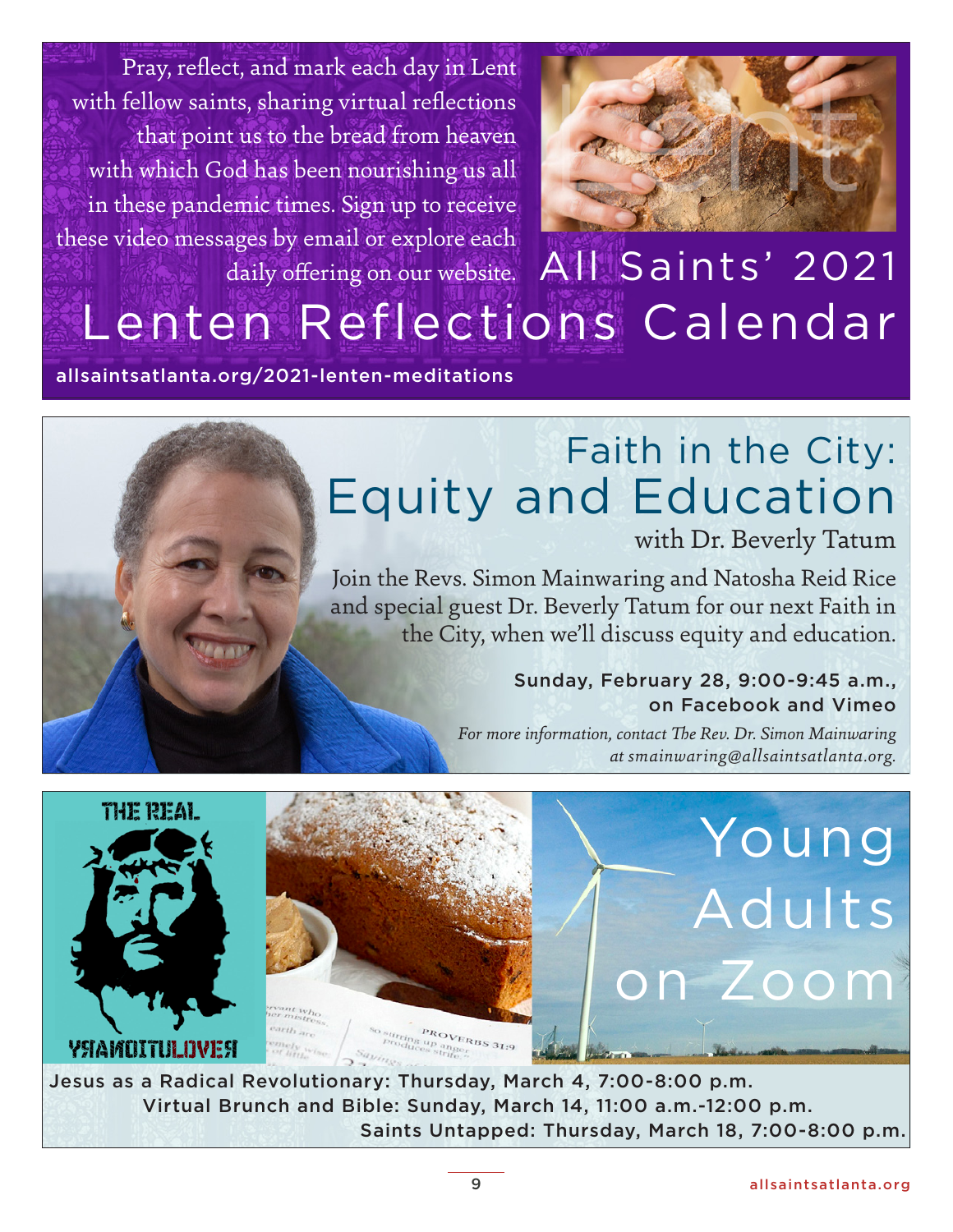# [All Saints' Episcopal Church](https://allsaintsatlanta.org/)

is a parish in the Diocese of Atlanta

The Rt. Rev. Robert C. Wright, *Bishop* The Rt. Rev. Don A. Wimberly, *Assisting Bishop*

#### Rector

The Rev. Dr. Simon J. Mainwaring

# 2020—2021 Vestry

Arjun Srinivasan, *Senior Warden* Lori Reinking, *Junior Warden* Charlie Henn, *Clerk* Sheldon Taylor, *Treasurer* 

Mary Brennan Mary Jo Bryan Bert Clark Sydney Cleland Des Dorsey

Amy Gaynor Lynda Herrig Dante Hudson Mark McDonald Mike Nadal

Dan Pennywell Ellen Porter Sherry Collins Terlemezian Susan Virgin Russ Wofford

### Clergy

The Rev. Dr. Andrew K. Barnett, *Associate Rector* The Rev. Karen P. Evans, *Priest Associate for Pastoral Care* The Rev. Dr. Denni Moss, *Priest Associate for Pastoral Care* The Rev. Zachary C. Nyein, *Associate Rector*  The Rev. Natosha Reid Rice, *Minister for Public Life* The Rev. Sarah C. Stewart, *Associate Rector*

#### Affiliated Clergy

The Very Rev. Dr. Harry H. Pritchett, *Rector Emeritus* The Rev. Robert T. M. Book The Rev. Bill Clarkson The Rev. Dr. James M. Donald The Rev. Spurgeon Hays The Rev. Dr. David M. Moss, III The Rev. Gary Mull The Rev. Milton H. Murray The Rev. Paul Thim The Rev. Richard Winters

Lisa Bell, *Director of Print and Graphic Communications* Jocelyn Cassada, *Director of Digital Communications* Nancy Dodson, *Director of Finance* Betsey Gibbs, *Membership Coordinator* Jill Gossett, *Director of Parish Life* Lori Guarisco, *Threads Coordinator*  Ellen Hayes, *Director of Stewardship & Development*  Reece Johnson, *Head Sexton* Tyrone Jones, *Sexton* Pat Kiley, *Rector's Assistant* Karol Kimmell, *Director of Youth and Children's Music*

Benjenia Lee, *Sexton*

#### Administrative, Facilities and Program Staff

Suzanne Logue, *Accompanist for Youth and Children's Choirs*

Louisa Merchant, *Director* of *Refugee Ministries* Randy Miller, *Director of Security*

Marie-Louise Muhumuza, *Receptionist*

Maurice D. Reddick, *Project and Facilities Manager*

Dr. Kirk M. Rich, *Director of Music*

Kathy Roberts, *Director of Children's Ministries* Joel Smith, *Youth Minister* Shawnne Smith, *Nursery Coordinator* Phil Turks, *Sexton*

Victor Young, *Sexton*